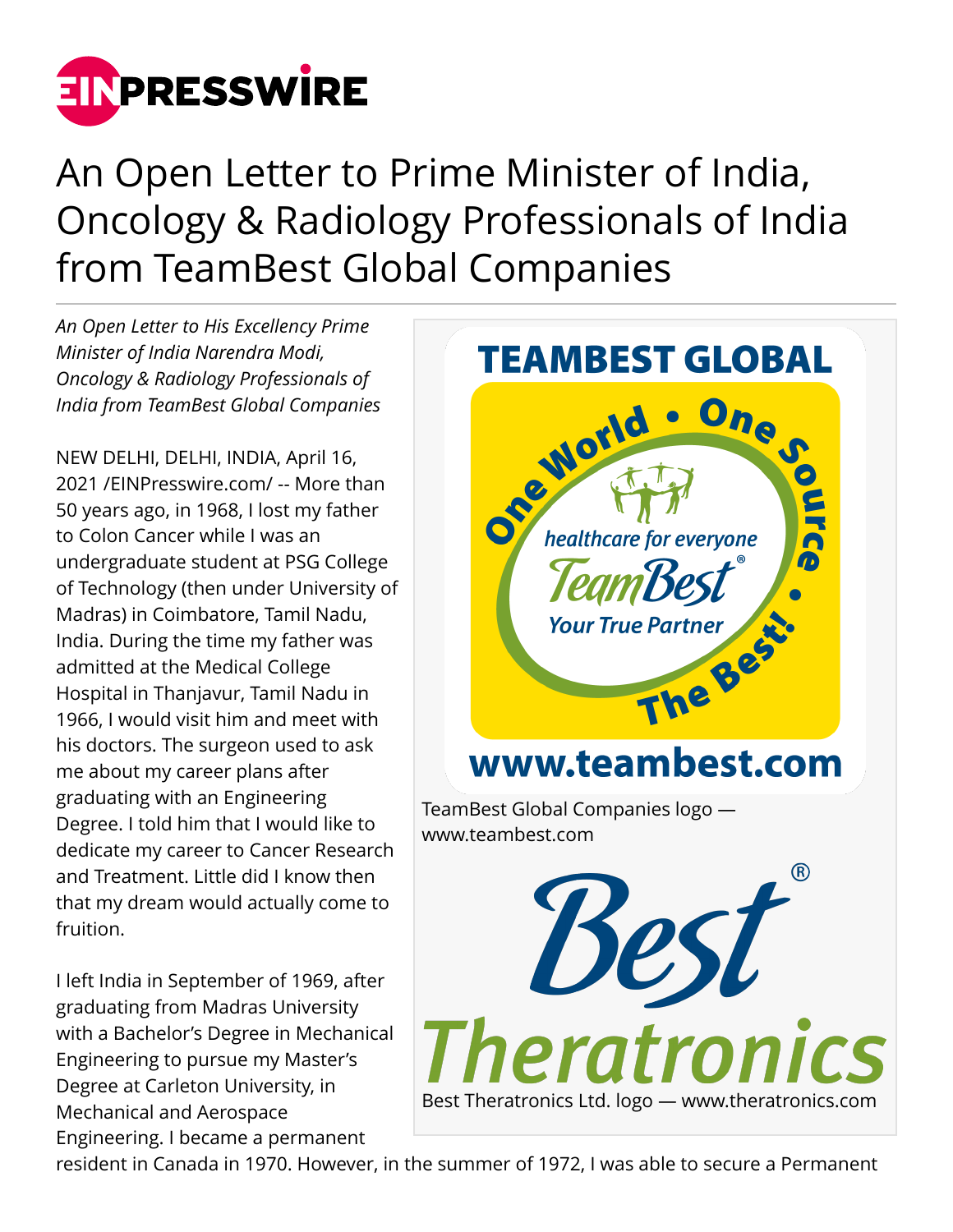Resident VISA (Green Card) to USA. I traveled there, visiting a number of cities, and arrived finally in Washington, DC in late June of 1972. Soon after, I found a job with a worldrenowned Radiation Oncologist/Medical Physicist, Dr. Ulrich K. Henschke, MD, PhD, at Freedmen's Hospital (now known as Howard University Hospital) in Washington, DC, to develop instrumentation for radiation therapy/research, starting in mid-July of 1972.

Now having spent nearly half a century in Healthcare, including Cardiology, Nuclear Medicine, Radiology, etc., I have established many companies globally for Healthcare — with as much TeamBest<sup>®</sup>ASIA

TeamBest ASIA logo — www.teambest.in



as 200 Million USD plus in investments — to establish a Global Healthcare Delivery System, the largest single Global Economy of 15 Trillion USD plus and growing at 10% or more every year, due to increased population and cost.

In 1985, I traveled to India three times, each time spending three weeks there. I met with Bhaba Atomic Research Center (BARC) Senior Staff to secure permission to establish manufacturing operations in India for many of the technologies that we currently manufacture outside India and sell in India. However, BARC refused to give permission to my company. Instead, they used my business plans and ideas to establish Bhaba Radio Isotope Technology (BRIT), a couple of years later.

Now, our technologies, Best Theratrons (which were invented in 1951 in Canada by Atomic Energy Canada Ltd., AECL), are still being manufactured in Canada today at [Best Theratronics](http://www.theratronics.com) [Ltd.](http://www.theratronics.com) (BTL) and are providing the Radiation Treatment to the majority of Cancer patients in India, with most centers treating 150 to 200 patients per day.

Currently, our plans are to establish our manufacturing in India for these and HDR Remote Afterloaders (originally invented by Dr. Ulrich K. Henschke in the early 1960's), and install in every bunker in India. We offer Theratron Systems with IMRT/IGRT capabilities and HDR Remote Afterloaders with Iridium-192 or Cobalt-60 source. Additionally, we can provide PET CT and a Sub-Compact Cyclotron at each location, a range of Ultrasounds, X-ray Simulators, Mobile Digital X-ray Units, etc.

Nearly 130 Best Theratrons, manufactured and distributed by BTL in Canada, are in operation in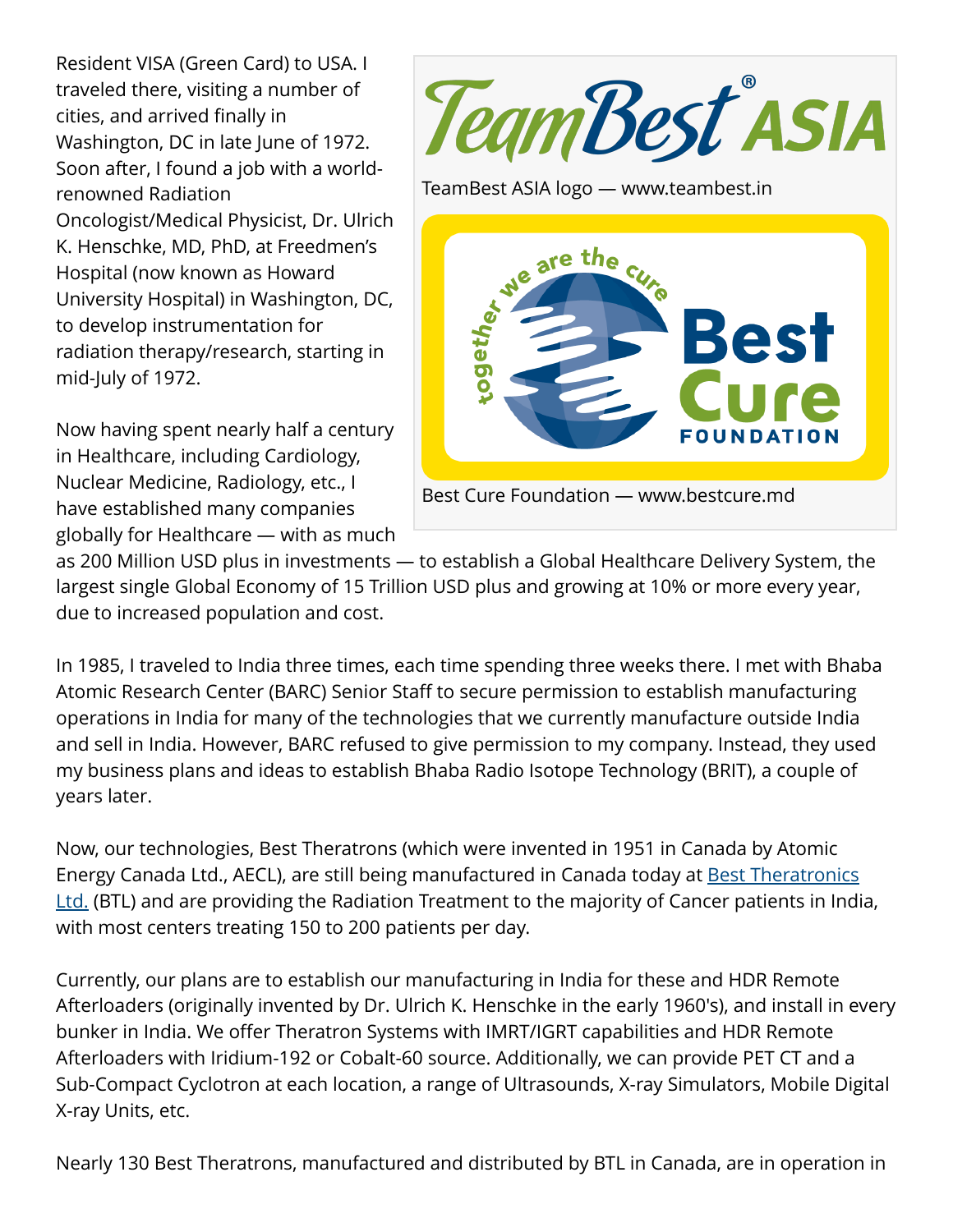India. TeamBest Global[/TeamBest ASIA](http://www.teambest.in) can offer to upgrade these units with 10-year CMC Service Contracts. Also, there are about 250 bunkers that may be empty or looking to place a new Teletherapy unit. We can offer brand-new Theratrons with IMRT/IGRT capabilities and HDR Remote Afterloaders with Iridium-192 or Cobalt-60 source.

We are requesting that His Excellency Prime Minister of India Narendra Modi provide each of these treatment centers a Cobalt-60 or Iridium-192 HDR Source and Cobalt-60 Teletherapy Source, free-of-cost as needed. Additionally, we ask that they offer the same reimbursement as Linac Treatments do, as there is no difference between X-ray (Linac) and Gamma Beam (Cobalt-60) IMRT treatments. Furthermore, Cobalt Gamma Energy is a Mono-Energy, and has more than 70-year history of proven clinical results.

This will eliminate hospitals preferring Linacs simply to make more money — as the reimbursements are three-times that of Cobalt-60 treatments. Thereby, saving very valuable Foreign Exchange Reserves, attracting Foreign Investments and stabilizing the Indian currency, the Indian Rupee (INR).

Our goal is to focus on Prevention, Early Detection, and Effective Treatment for Total Cure, and reduce the death and suffering from Cancer, Cardiac, Diabetes, Infectious and all other Diseases by 50% or more.

Please spread this great news to all your colleagues! Join TeamBest ASIA, [TeamBest Global](http://www.teambest.com) [Companies](http://www.teambest.com) and Best Cure Foundation in this noble cause — to help all our fellow medical professionals provide the best possible and timely diagnosis and treatment to patients.

Krishnan Suthanthiran • President & Founder TeamBest Global Companies • Best Cure Foundation • Kitsault Energy

For more information about Krishnan Suthanthiran, please visit his bio page at [http://www.teambest.com/about\\_bio.html](http://www.teambest.com/about_bio.html).

For more information about TeamBest Global Companies, Best Theratronics, TeamBest ASIA, Best Cure Foundation, Kitsault and Kitsault Energy, please visit: [www.teambest.com](http://www.teambest.com) [www.theratronics.com](http://www.theratronics.com) [www.teambest.in](http://www.teambest.in) [www.bestcure.md](http://www.bestcure.md) [www.kitsault.com](http://www.kitsault.com) [www.kitsaultenergy.com](http://www.kitsaultenergy.com)

Krishnan Suthanthiran • President & Founder TeamBest Global Companies • Best Cure Foundation +1 703-451-2378